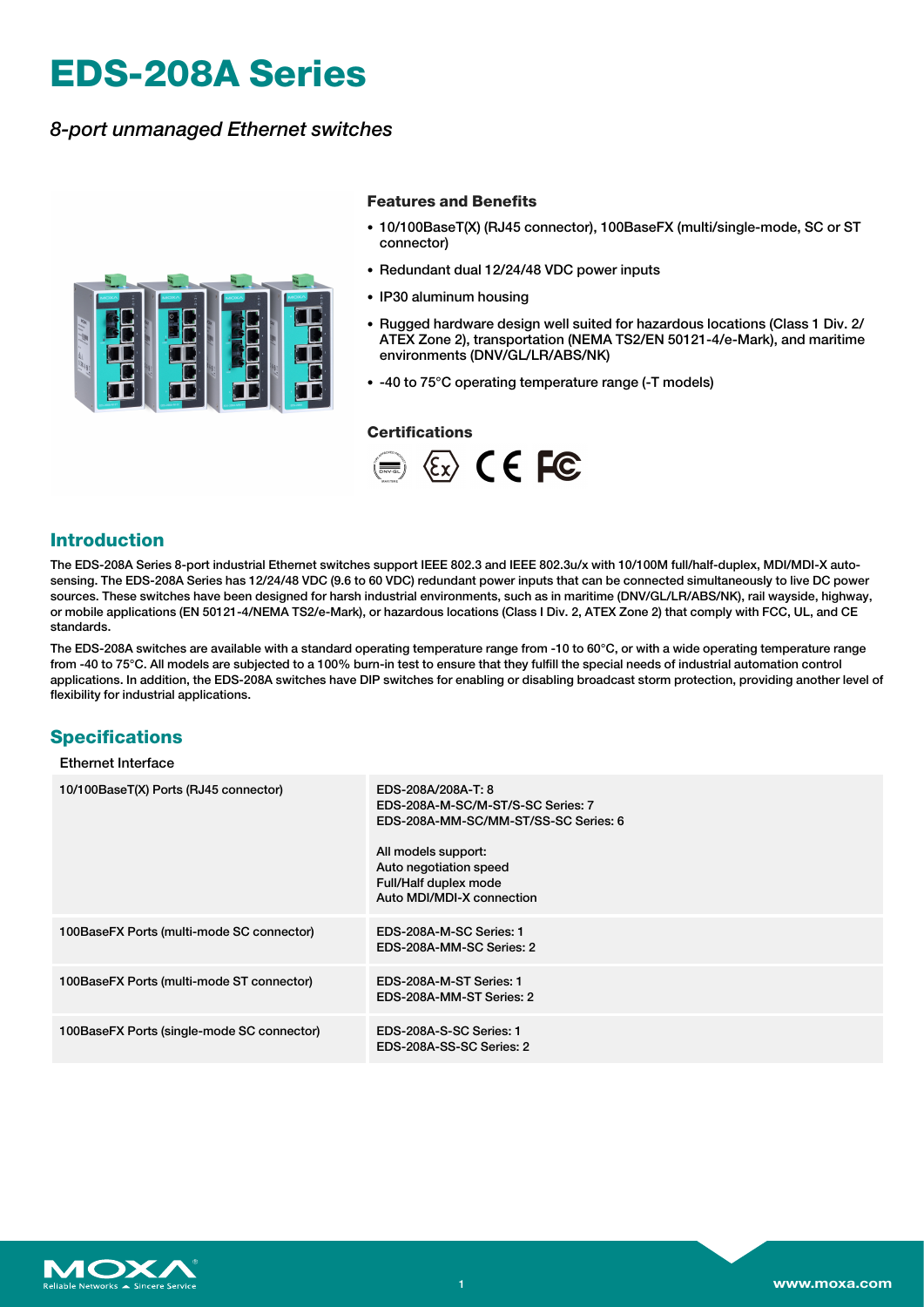### Standards IEEE 802.3 for 10BaseT IEEE 802.3u for 100BaseT(X) and 100BaseFX IEEE 802.3x for flow control

|                         |                                |                 | 100BaseFX      |               |
|-------------------------|--------------------------------|-----------------|----------------|---------------|
|                         |                                |                 | Multi-Mode     | Single-Mode   |
| <b>Fiber Cable Type</b> |                                | OM <sub>1</sub> | 50/125 µm      | G.652         |
|                         |                                |                 | 800 MHz x km   |               |
|                         | <b>Typical Distance</b>        | 4 km            | 5 km           | 40 km         |
| Wavelength              | Typical (nm)                   |                 | 1300           | 1310          |
|                         | TX Range (nm)                  |                 | 1260 to 1360   | 1280 to 1340  |
|                         | RX Range (nm)                  |                 | 1100 to 1600   | 1100 to 1600  |
| <b>Optical Power</b>    | TX Range (dBm)                 |                 | $-10$ to $-20$ | $0 to -5$     |
|                         | RX Range (dBm)                 |                 | $-3$ to $-32$  | $-3$ to $-34$ |
|                         | Link Budget (dB)               |                 | 12             | 29            |
|                         | <b>Dispersion Penalty (dB)</b> |                 | $\mathbf{3}$   | 1             |

Note: When connecting a single-mode fiber transceiver, we recommend using an attenuator to prevent damage caused by excessive optical power. Note: Compute the "typical distance" of a specific fiber transceiver as follows: Link budget (dB) > dispersion penalty (dB) + total link loss (dB).

# Switch Properties

| <b>MAC Table Size</b>              | 2K                                                                                                                     |
|------------------------------------|------------------------------------------------------------------------------------------------------------------------|
| <b>Packet Buffer Size</b>          | 768 kbits                                                                                                              |
| <b>Processing Type</b>             | <b>Store and Forward</b>                                                                                               |
| <b>Power Parameters</b>            |                                                                                                                        |
| Connection                         | 1 removable 4-contact terminal block(s)                                                                                |
| <b>Input Current</b>               | EDS-208A/208A-T, EDS-208A-M-SC/M-ST/S-SC Series: 0.11 A @ 24 VDC<br>EDS-208A-MM-SC/MM-ST/SS-SC Series: 0.15 A @ 24 VDC |
| <b>Input Voltage</b>               | 12/24/48 VDC, Redundant dual inputs                                                                                    |
| <b>Operating Voltage</b>           | 9.6 to 60 VDC                                                                                                          |
| <b>Overload Current Protection</b> | Supported                                                                                                              |
| <b>Reverse Polarity Protection</b> | Supported                                                                                                              |
| <b>DIP Switch Configuration</b>    |                                                                                                                        |
| <b>Ethernet Interface</b>          | Broadcast storm protection                                                                                             |
| <b>Physical Characteristics</b>    |                                                                                                                        |
| Housing                            | <b>Aluminum</b>                                                                                                        |
| <b>IP Rating</b>                   | <b>IP30</b>                                                                                                            |
| <b>Dimensions</b>                  | 50 x 114 x 70 mm (1.96 x 4.49 x 2.76 in)                                                                               |
| Weight                             | 275 g (0.61 lb)                                                                                                        |
| Installation                       | DIN-rail mounting, Wall mounting (with optional kit)                                                                   |

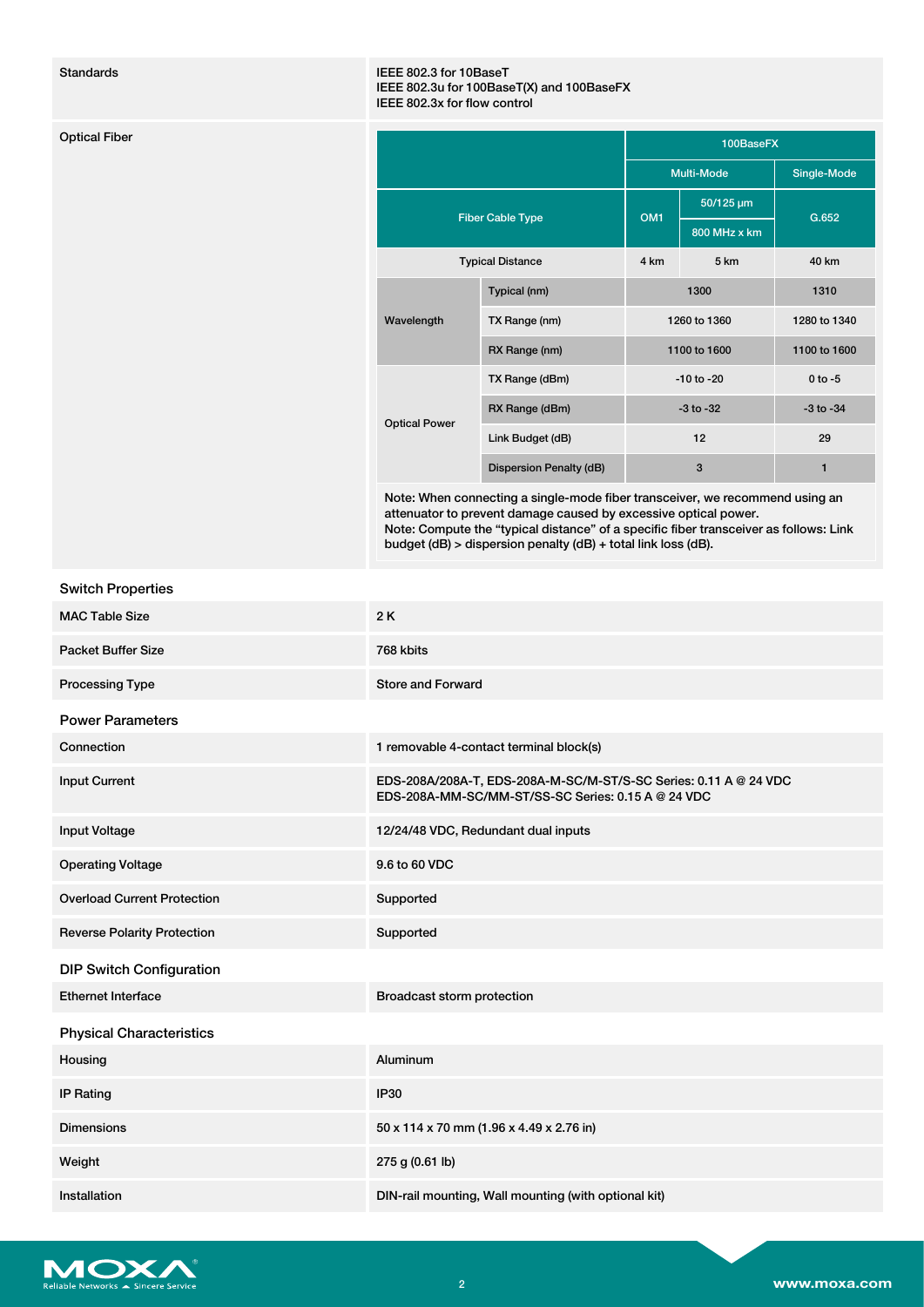# Environmental Limits

| <b>Operating Temperature</b>           | Standard Models: -10 to 60°C (14 to 140°F)<br>Wide Temp. Models: -40 to 75°C (-40 to 167°F)                                                                                                                                                |
|----------------------------------------|--------------------------------------------------------------------------------------------------------------------------------------------------------------------------------------------------------------------------------------------|
| Storage Temperature (package included) | -40 to 85°C (-40 to 185°F)                                                                                                                                                                                                                 |
| <b>Ambient Relative Humidity</b>       | 5 to 95% (non-condensing)                                                                                                                                                                                                                  |
| <b>Standards and Certifications</b>    |                                                                                                                                                                                                                                            |
| <b>EMC</b>                             | EN 55032/24                                                                                                                                                                                                                                |
| EMI                                    | CISPR 32, FCC Part 15B Class A                                                                                                                                                                                                             |
| <b>EMS</b>                             | IEC 61000-4-2 ESD: Contact: 6 kV; Air: 8 kV<br>IEC 61000-4-3 RS: 80 MHz to 1 GHz: 10 V/m<br>IEC 61000-4-4 EFT: Power: 2 kV; Signal: 1 kV<br>IEC 61000-4-5 Surge: Power: 2 kV; Signal: 2 kV<br>IEC 61000-4-6 CS: 10 V<br>IEC 61000-4-8 PFMF |
| <b>Hazardous Locations</b>             | ATEX, Class I Division 2                                                                                                                                                                                                                   |
| <b>Maritime</b>                        | ABS, DNV-GL, LR, NK                                                                                                                                                                                                                        |
| Railway                                | EN 50121-4                                                                                                                                                                                                                                 |
| Safety                                 | <b>UL 508</b>                                                                                                                                                                                                                              |
| Shock                                  | IEC 60068-2-27                                                                                                                                                                                                                             |
| <b>Traffic Control</b>                 | <b>NEMATS2</b>                                                                                                                                                                                                                             |
| Vibration                              | IEC 60068-2-6                                                                                                                                                                                                                              |
| Freefall                               | IEC 60068-2-31                                                                                                                                                                                                                             |
| <b>MTBF</b>                            |                                                                                                                                                                                                                                            |
| Time                                   | 2,701,531 hrs                                                                                                                                                                                                                              |
| <b>Standards</b>                       | Telcordia (Bellcore), GB                                                                                                                                                                                                                   |
| Warranty                               |                                                                                                                                                                                                                                            |
| <b>Warranty Period</b>                 | 5 years                                                                                                                                                                                                                                    |
| <b>Details</b>                         | See www.moxa.com/warranty                                                                                                                                                                                                                  |
| <b>Package Contents</b>                |                                                                                                                                                                                                                                            |
| <b>Device</b>                          | 1 x EDS-208A Series switch                                                                                                                                                                                                                 |
| <b>Documentation</b>                   | 1 x quick installation guide<br>1 x warranty card                                                                                                                                                                                          |

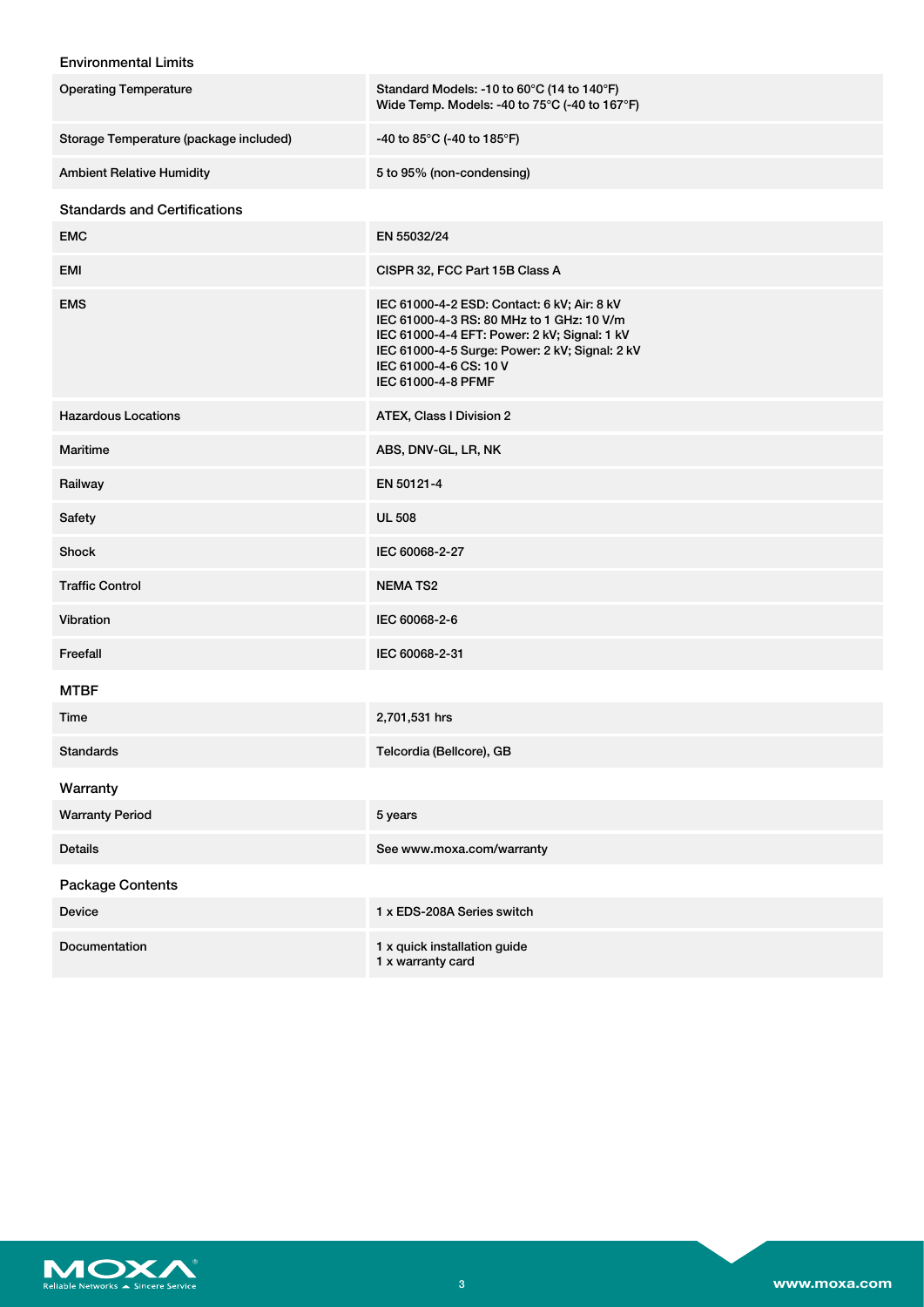# **Dimensions**

Unit: mm (inch)



# **Ordering Information**

| <b>Model Name</b>       | 10/100BaseT(X) Ports<br><b>RJ45 Connector</b> | 100BaseFX Ports<br>Multi-Mode, SC<br>Connector | <b>100BaseFX Ports</b><br>Multi-Mode, ST<br>Connector | <b>100BaseFX Ports</b><br>Single-Mode, SC<br>Connector | <b>Operating Temp.</b> |
|-------------------------|-----------------------------------------------|------------------------------------------------|-------------------------------------------------------|--------------------------------------------------------|------------------------|
| <b>EDS-208A</b>         | 8                                             |                                                |                                                       |                                                        | -10 to $60^{\circ}$ C  |
| <b>EDS-208A-T</b>       | 8                                             |                                                |                                                       |                                                        | -40 to $75^{\circ}$ C  |
| <b>EDS-208A-M-SC</b>    | $\overline{7}$                                | $\mathbf{1}$                                   |                                                       | -                                                      | -10 to $60^{\circ}$ C  |
| <b>EDS-208A-M-SC-T</b>  | $\overline{7}$                                | $\mathbf{1}$                                   |                                                       |                                                        | -40 to $75^{\circ}$ C  |
| <b>EDS-208A-M-ST</b>    | $\overline{7}$                                |                                                | $\mathbf{1}$                                          |                                                        | -10 to $60^{\circ}$ C  |
| <b>EDS-208A-M-ST-T</b>  | $\overline{7}$                                |                                                | $\mathbf{1}$                                          |                                                        | -40 to $75^{\circ}$ C  |
| EDS-208A-MM-SC          | 6                                             | $\overline{2}$                                 |                                                       |                                                        | -10 to $60^{\circ}$ C  |
| EDS-208A-MM-SC-T        | 6                                             | $\overline{2}$                                 | $\overline{\phantom{0}}$                              | -                                                      | -40 to $75^{\circ}$ C  |
| EDS-208A-MM-ST          | 6                                             |                                                | $\overline{2}$                                        |                                                        | -10 to $60^{\circ}$ C  |
| EDS-208A-MM-ST-T        | 6                                             |                                                | $\overline{2}$                                        |                                                        | -40 to $75^{\circ}$ C  |
| <b>EDS-208A-S-SC</b>    | $\overline{7}$                                | $\overline{\phantom{m}}$                       | $\qquad \qquad \blacksquare$                          | $\mathbf{1}$                                           | -10 to $60^{\circ}$ C  |
| <b>EDS-208A-S-SC-T</b>  | $\overline{7}$                                |                                                |                                                       | $\mathbf{1}$                                           | -40 to $75^{\circ}$ C  |
| <b>EDS-208A-SS-SC</b>   | 6                                             |                                                |                                                       | $\overline{2}$                                         | -10 to $60^{\circ}$ C  |
| <b>EDS-208A-SS-SC-T</b> | 6                                             |                                                |                                                       | $\overline{2}$                                         | -40 to $75^{\circ}$ C  |

# **Accessories (sold separately)**

# Power Supplies

| DR-120-24 | 120W/2.5A DIN-rail 24 VDC power supply with universal 88 to 132 VAC or 176 to 264 VAC input by<br>switch, or 248 to 370 VDC input, -10 to 60°C operating temperature |
|-----------|----------------------------------------------------------------------------------------------------------------------------------------------------------------------|
| DR-4524   | 45W/2A DIN-rail 24 VDC power supply with universal 85 to 264 VAC or 120 to 370 VDC input, -10 to 50°<br>C operating temperature                                      |
| DR-75-24  | 75W/3.2A DIN-rail 24 VDC power supply with universal 85 to 264 VAC or 120 to 370 VDC input, -10 to<br>60°C operating temperature                                     |
| MDR-40-24 | DIN-rail 24 VDC power supply with 40W/1.7A, 85 to 264 VAC, or 120 to 370 VDC input, -20 to 70°C<br>operating temperature                                             |
| MDR-60-24 | DIN-rail 24 VDC power supply with 60W/2.5A, 85 to 264 VAC, or 120 to 370 VDC input, -20 to 70°C<br>operating temperature                                             |